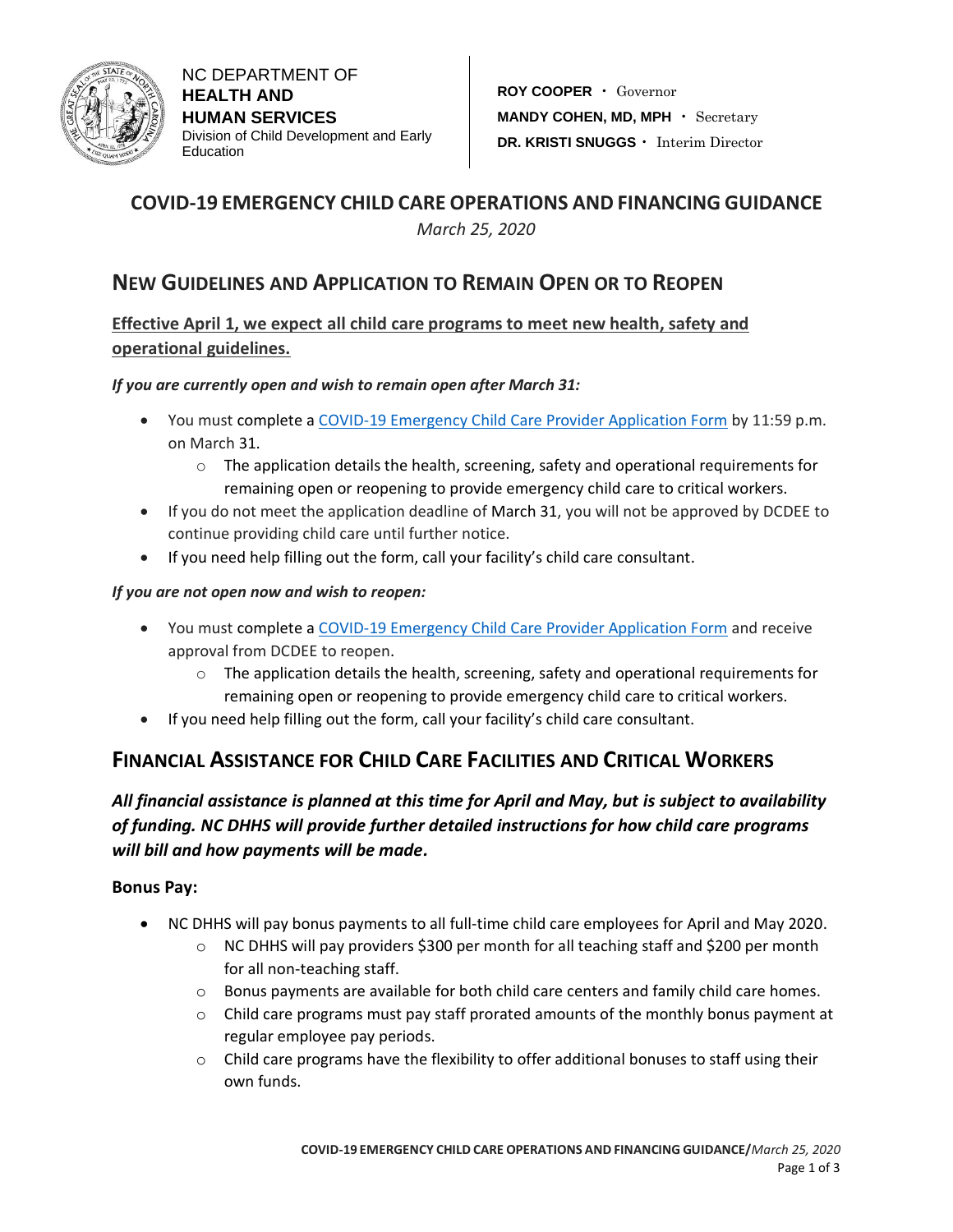

NC DEPARTMENT OF **HEALTH AND HUMAN SERVICES** Division of Child Development and Early **Education** 

### **Child Care Subsidy and NC Pre-K Payments:**

- NC DHHS will pay subsidy and NC PreK payments that are at least the amount paid for February 2020 attendance, so that you are held harmless for decreases in attendance in April and May 2020.
	- $\circ$  Subsidy and NC PreK payments will only be made if the classrooms are open and serving children in April and May 2020.
- NC DHHS cover the cost of all parent copayments for the child care subsidy program for April and May 2020. Child care programs must waive all parent copayments for these months.

### **New Financial Assistance for Families:**

- Beginning April 1, a Critical Worker Emergency Child Care Subsidy program will provide financial assistance to parents/primary caregivers who are critical workers and who do not have other child care options.
	- o Families will need to complete a COVID-19 Parent Application for Emergency Child Care form.
		- This application will be online, and families will be able to print the form and bring it to the child care program when enrolling.
		- Child care programs may also make the application available for families to fill out onsite.
	- o Families must meet the following criteria in order for NC DHHS to cover the cost of care:
		- Gross income must be below 300 percent of the poverty line.
		- **Must be a critical worker responding to the COVID-19 crisis or** protecting the health and safety of communities.
		- $\blacksquare$ Must have no other child care options available.
	- $\circ$  Child care programs will receive the following rates for new children served through the Critical Worker Emergency Child Care Subsidy program:

| <b>Age Groups</b> | <b>Child Care Centers</b> | <b>Family Child Care Homes</b> |
|-------------------|---------------------------|--------------------------------|
| Infant            | \$1,200                   | \$905                          |
| Toddler           | \$1,125                   | \$830                          |
| 3-5 year          | \$1,070                   | \$780                          |
| olds              |                           |                                |
| School-age        | \$870                     | \$645                          |

- o The Critical Worker Emergency Child Care Subsidy program will run for April and May 2020.
- $\circ$  Child care programs may not charge families enrolled in the Critical Worker Emergency Child Care Subsidy program parent copayments.